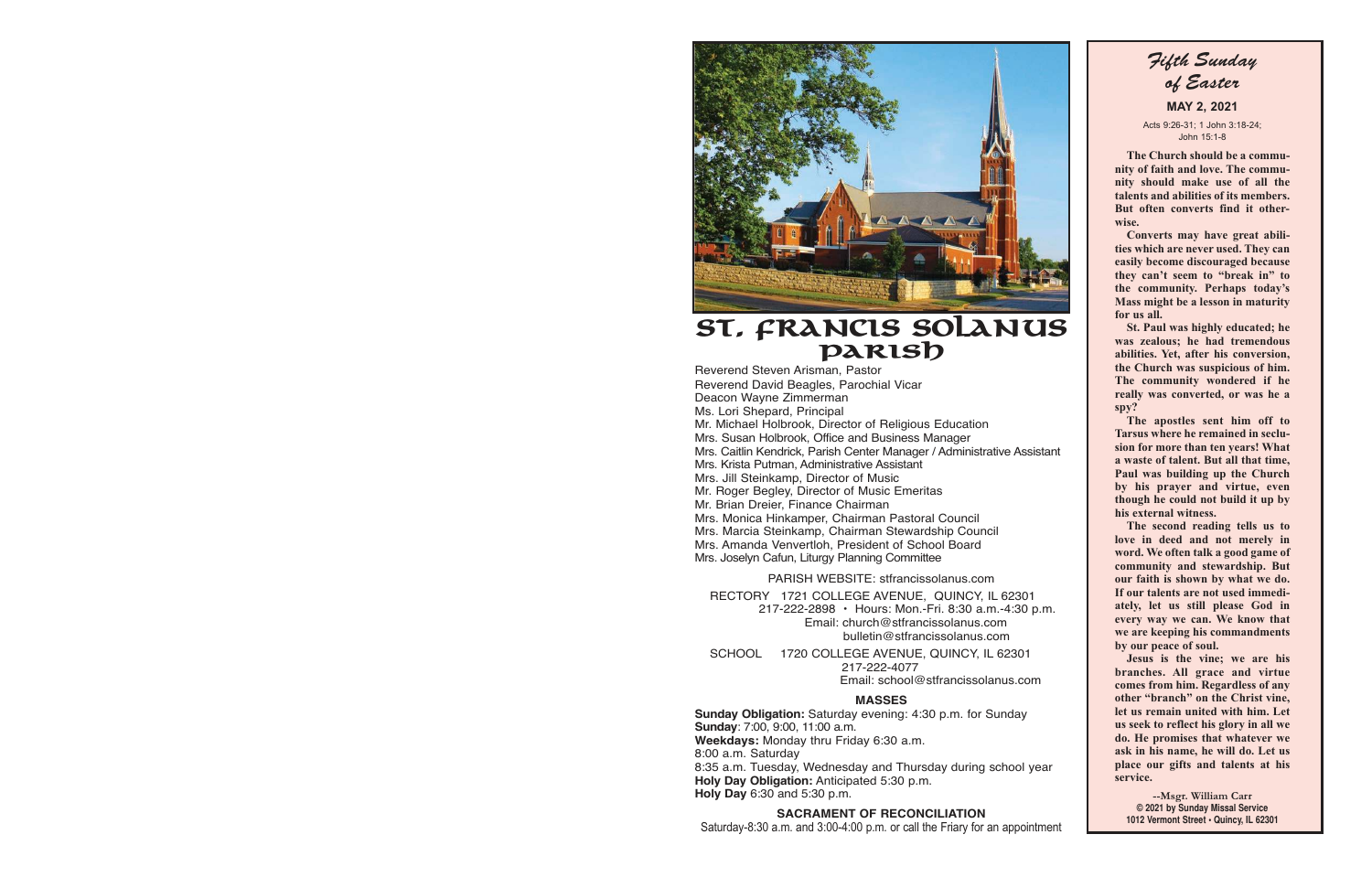# 5 th Sunday of Easter May 2, 2021

## Thank you!!

I want to take the time to thank many who wished me happy 40th birthday April 23. Thank you for the kind wishes, prayers, cards, and gifts. Thank you to the school for the cards the kids made for my birthday! They were awesome and quite hilarious! I was able to go to Springfield for a dinner and party with my family! I guess turning 40 wasn't too awful!

As we enter into the month of May, let us remember this month is the month of Mary. As we crown our mother in this month, we remind ourselves to make special time to revere her and see how she always leads us to her son. This May, put an image or statue of Mary in a prominent and well viewed place in your homes. Every time you see her, take a moment to say a Hail Mary or another Marian prayer – it only takes a few moments. Take this month to read a book about Mary and why we believe what we believe about Mary, like "Hail Holy Queen" by Scott Hahn, or a devotional of Mary, by someone like Fr. Edward Looney. Take the month of May to pray the Rosary once a week, or even every day!Learn a new Marian prayer as there are many, such as the Regina Caeli which is a prayer said especially during the Easter Season:

"Queen of Heaven, rejoice, Alleluia. The Son whom you merited to bear, Alleluia, has risen as he said, Alleluia. Pray for us to God, Alleluia. Rejoice and be glad, O Virgin Mary, Alleluia! For the Lord has truly risen, Alleluia!"

This month every weekend we will publish a new Marian prayer, take that week to pray that new Marian prayer throughout your day!Mary is always trying to lead us to her son! Throughout this month, let her bring you closer to Jesus.



## A NEW ENRICHMENT OPPORTUNITY AT ST. FRANCIS SOLANUS

Sev. Jeven Aisman

Our new **St. Francis Parish Lending Library** is now open and waiting for your patronage. A wide selection of fine quality books, booklets, and cd's is available for your spiritual enrichment. Stop by the gathering area of the Parish Hall any time to choose an item that will deepen your knowledge, understanding, and love of the Catholic faith. These free-to-borrow items may be checked out (by signing and filing a card found in each book/CD) for up to one month. Please bring the items back to the "book return box" so that they may be sanitized and readied for another person to appreciate. Items that you wish to donate may also be placed in the "book return box," but placement in the St. Francis Lending Library is subject to approval by our pastor. Thank you.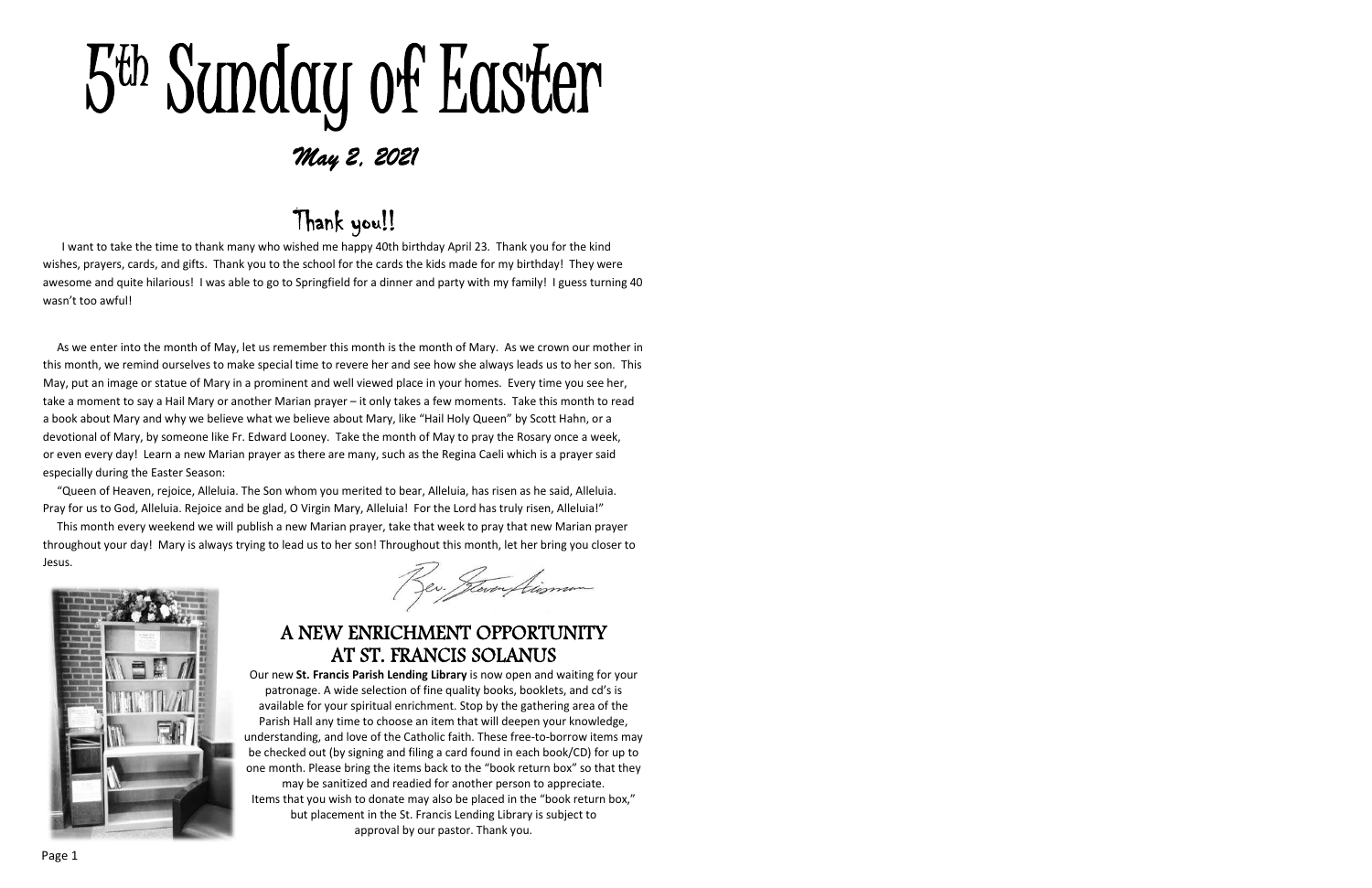

| May 3<br>Monday | 6:30a.m.     | Ada Linken                          |  |  |
|-----------------|--------------|-------------------------------------|--|--|
| May 4           | 6:30a.m.     | Kevin Fee                           |  |  |
| Tuesday         | 8:35a.m.     | Sheila Laws                         |  |  |
| May 5           | 6:30a.m.     | Vera Ley                            |  |  |
| Wednesday       | 8:35a.m.     | Sandy Brinkman                      |  |  |
| May 6           | 6:30a.m.     | Norma Stroot                        |  |  |
| <b>Thursday</b> | 8:35a.m.     | Special Intention                   |  |  |
| May 7<br>Friday | 6:30a.m.     | Charlie and Pat Meado               |  |  |
| May 8           | 8:00a.m.     | Linken Family                       |  |  |
| Saturday        | 4:30 p.m.    | Dorothy Costigan and<br>Peggy Frese |  |  |
|                 | 7:00 a.m.    | The Parishioners<br>of St. Francis  |  |  |
| May 9<br>Sunday | 9:00 a.m.    | <b>Bill and Katie Brink</b>         |  |  |
|                 | $11:00$ a.m. | Joan Liesen                         |  |  |

## Plea<sup>s</sup>e B<sup>e</sup> Careful!

As many of you know, we lost a large chunk of our limestone wall at the corner of  $18<sup>th</sup>$  and College.

We are also having some other places checked out along the wall that seem to be loose or missing pieces. Please do not let your children climb on the wall before or after Masses due to the uncertainty of the strength at this time. It seems that with the recent rainfall (and more to come) have caused some issues with the original construction of the wall around the entire campus.

## May Crowning

St. Francis Solanus School will be performing a May Crowning of Mary and Jesus on Friday, May 7 at 9:00 a.m. All parishioners of St. Francis Church

are invited to attend. Please bring a lawn chair!

## Holy Name News

Our next meeting is May 5 at 6:00 p.m. All men are welcome and bring a friend! Food and beverages will be provided. May 13 – Ascension Thursday will be our Annual Banquet.

We will have a guest speaker and steak dinner to show our appreciation for all the Holy Name does throughout the year. This is a great time to pay your \$10 dues if you have not already done so. All men are welcome, please join us and see what we are all about.



## Parish Support April 24-25

| 12 Little Angels             | 20.00     |
|------------------------------|-----------|
| Alaska Sister Parish         | 1,837.80  |
| Annual School Fund           | 205.00    |
| Children's Envelopes         | 18.00     |
| <b>Church Support</b>        | 25,527.00 |
| <b>Catholic Home Mission</b> | 793.00    |
| <b>Loose Collection</b>      | 900.00    |
|                              | 29,300.80 |

## *Thank you for your generosity!*

**Our Online Giving is getting an upgrade to a newer, easier**to-use platform! If you currently give online, you will soon be receiving an email with instructions on how to log into **the new system. Best of all, your existing payment and** donation information will be migrated over so you will not **have to set up your gifts again! Keep an eye on your email for more information coming very soon.**

Page 2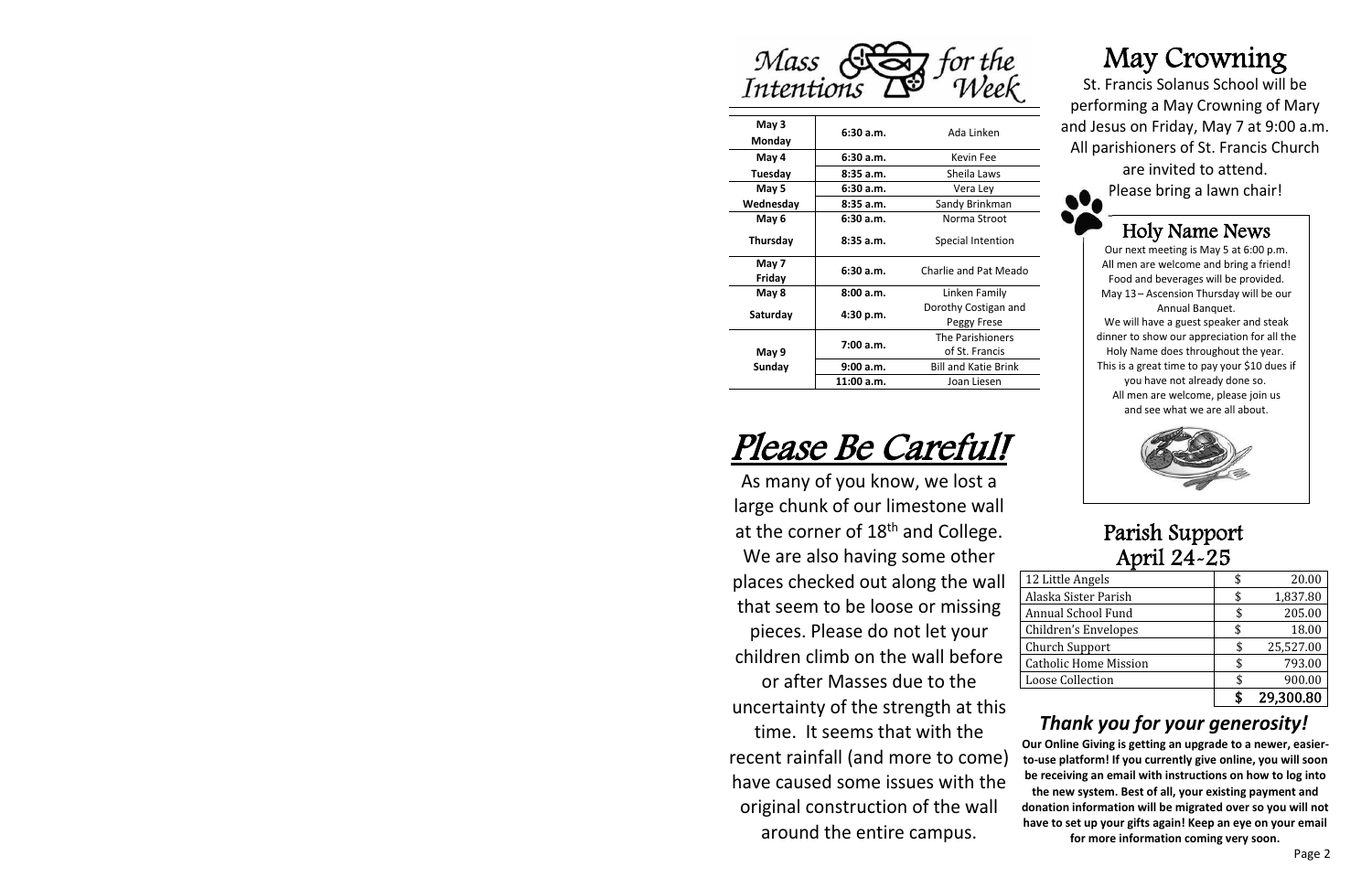

## Ladies of St. Francis Bakeless Bake Sale

Due to COVID-19, we were unable to hold our 2020, and thus far, our 2021 Card Parties, which are our main source of raising funds to support our parish. The needs of our parish, however still continue.

We are asking parishioners to consider making a donation to our Bakeless Bake Sale Fundraiser. Please make a donation of the amount you would spend on the ingredients to make your favorite dessert, or the amount you would spend on a delicious homemade bakery item that you would buy at a real bake sale. Just put your donation in an envelope marked **"Ladies of St. Francis"** and either drop it in the collection basket, drop it off at or mail to the Parish Office. Thank **you** for helping **us** help **our** Parish!!!

Ignite Youth Group

End of the year party! Scottie's Fun Spot May 16 4:30 p.m. – 7:00 p.m. For more information, please contact Colin Moore at (217) 222-2898, ext. 104.

## 14t<sup>h</sup> Annual WCU "Golf for Scholarships" Event

**WE ARE BACK!!** Friday, May 14

Cedar Crest Country Club North 36<sup>th</sup> St. Lunch at 10:15 a.m.



Tee off at 11:00 a.m. \*The goal is to raise money for Catholic education scholarships here in Quincy\* Entry fee is \$100 per golfer, and we ask that each golfer nominate 1 student for the drawing. DEADLINE IS MAY 10. For more information, please contact Steve Looten at the

WCU at (217)653-3900 or email slooten@wculife.org.



**Holiness** consists simply God's will, and being just what God want

## Women's Saints Study

### **Tuesday, June 1 at 7:00 pm**

Women of all ages: Please join us for an introductory meeting in the parish hall. Appetizers provided. All are welcome to join in this community striving for virtue while looking to the example of great saints. St. Elizabeth of the Trinity will be the focus of our first book study. The women's saints' study will meet the first Tuesday of each month at 7:00 p.m. For more information or to RSVP, please contact Karen Weiman at (217) 242-5513 or Kelli Lunt at (217) 617-1566.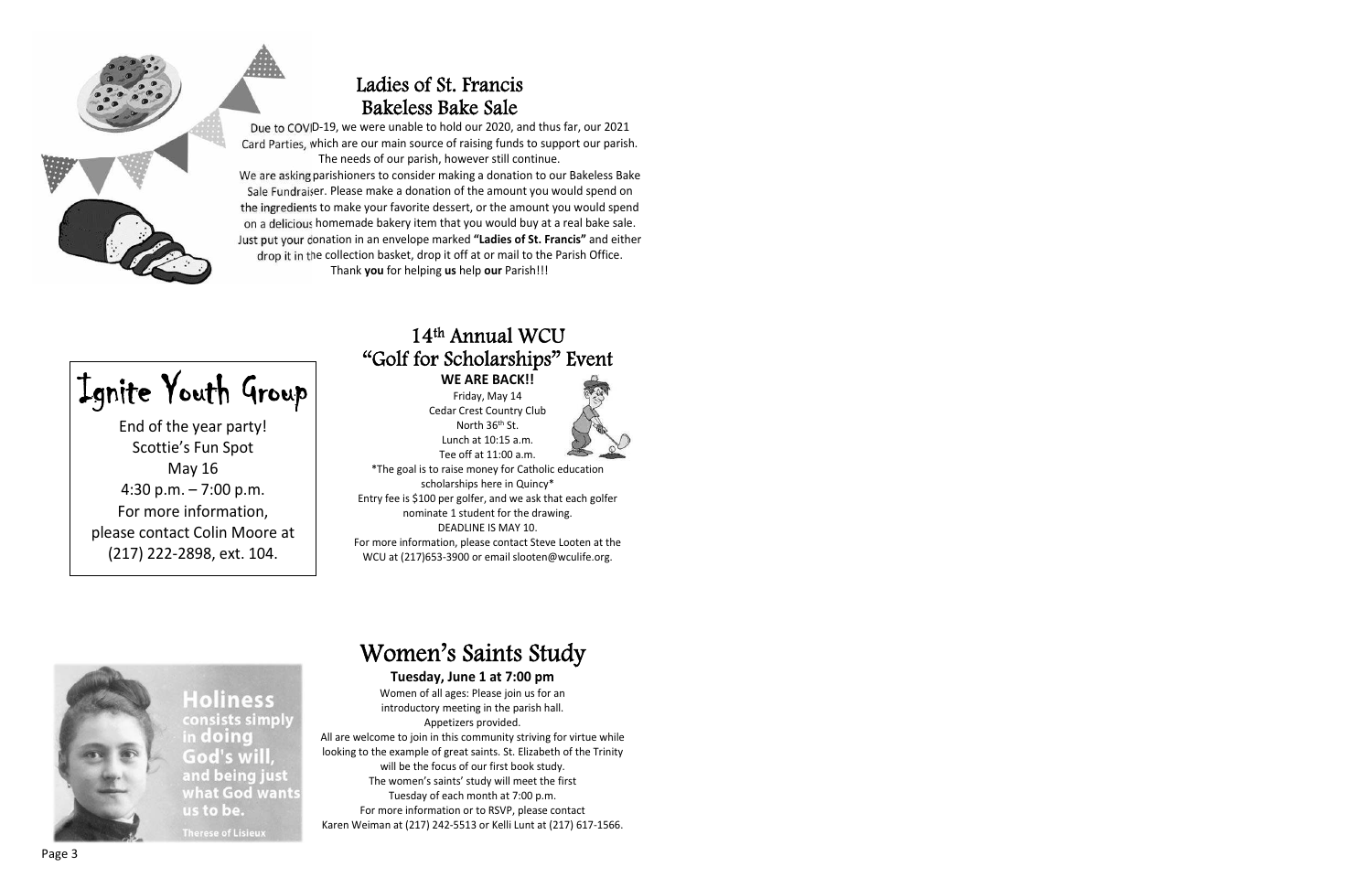## St. Francis Community Assistance Food Nook

Have you noticed mini food pantries in the area that look like a book nook? If you have, then you may be interested to know that St. Francis Food Pantry volunteers have been stocking these with the small food items that are donated to the pantry. These 'Food Nooks' are a newer and more immediate way to serve those in need. St. Francis has its own 'Food Nook' that was recently installed at the 17th Street Entrance to the Parish Center. The construction of this was organized by Bob Hass with the generous help of Awerkamp Machine Co, Knapheide Manufacturing, and Peter's Heating and Air Conditioning. The reason that we began to stock the Food Nooks is that for the past several months those clients that the pantry serves has declined due to pandemic stimulus assistance to those in need. The area 'Food Nooks' have made it possible to share the Food Pantry's donated small containers and packages of food before it becomes outdated. The Food Pantry does not use donated funds to purchase items for the nooks, only donated products. If you wish to donate items to this effort, you may put items in the Food Pantry Containers which are located at all church entrances.

Food Nook Items: small plastic containers (individual serving) of fruit, pudding, soup, rice, noodles; small flip top cans of vegetables, fruits, soup, stew, meats, or fish; nutritious food bars; bags of chips; small hygiene items like soap, **tooth brushes, toothpaste, wipes, socks, and hand sanitizer.**





# Open Positions

## St. Peter School

We have an opening for the head cook position on our cafeteria/lunch team. This position is for immediate hiring. The requirements needed for the job is: experience with cooking for large groups and must have a dietary background. Our kitchen crew is fantastic and will work with our new person to help adjust to the daily routine of school lunches. Please contact the school office at 217-223-1120 for Mrs. Evelyn Garrett, Cafeteria Manager or Mrs. Cindy Venvertloh, Principal.

## St. Peter School

St. Peter School is accepting applications for teacher aide positions for the 2021-2022 school year. Applicants should have experience in working with young children. Responsibilities include working one on one with children, assisting the classroom teacher with instruction and supervision. Qualified applicants should send a cover letter, resume, and references to Mrs. Cindy Venvertloh, St. Peter School, 2500 Maine Street, Quincy, IL 62301.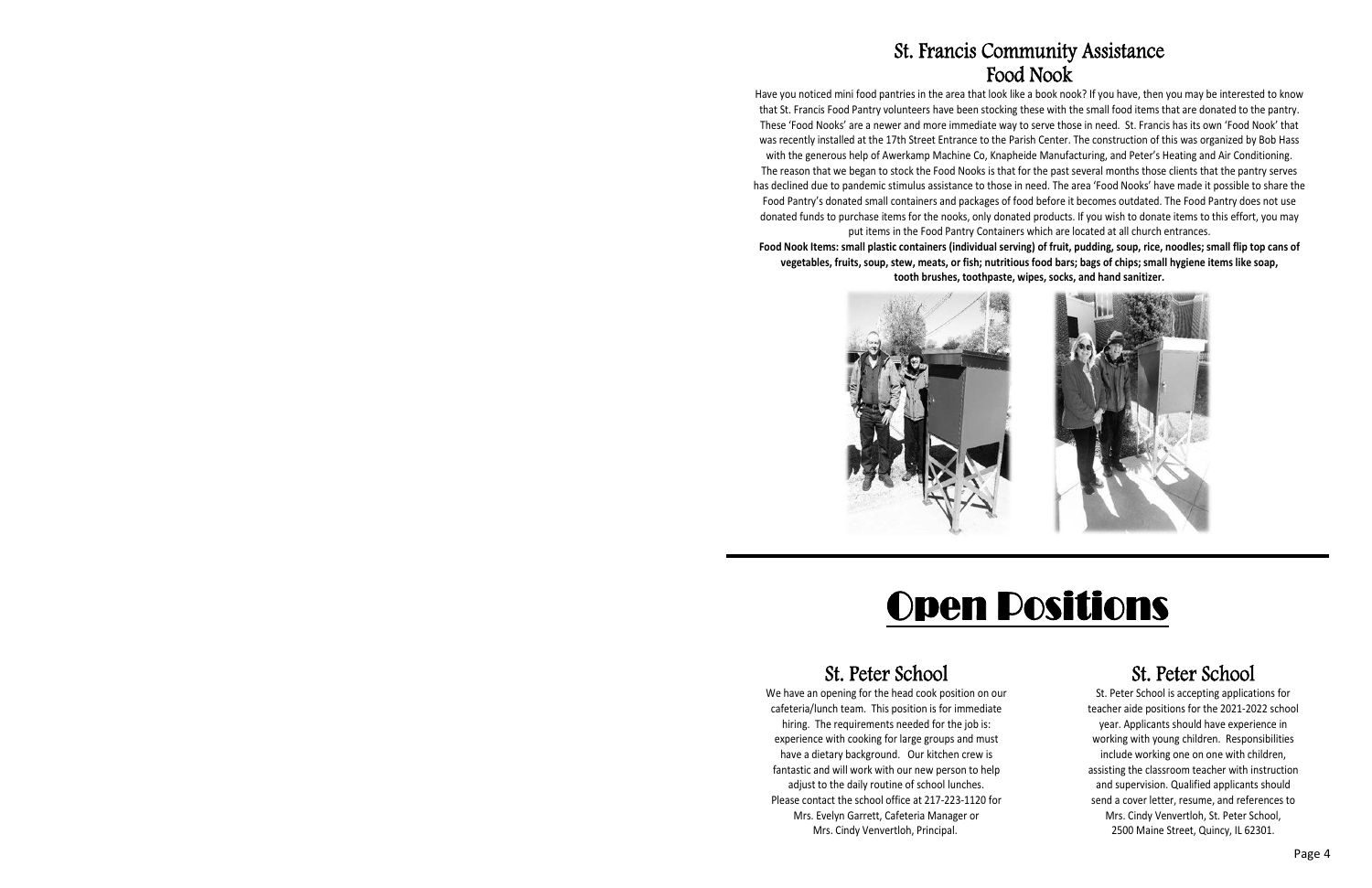



## Pre-School Registration is now OPEN for 3 and 4 year olds

3 year olds attend Thursday and Friday 4 year olds attend Monday, Tuesday, Wednesday 1/2 day sessions with a morning or afternoon class time For more information about our preschool, visit www.stfrancissolanus.com to request information or call the school office at 217-222-4077.

## 3rd Graders

The 3<sup>rd</sup> graders at St. Francis Solanus School as well as the PSR program received the Sacraments of Confirmation and First Holy Communion on Sunday, April 11. Thank you to the endless work by the 3<sup>rd</sup> grade teachers as well as the parents for helping their child grow deeper in their faith.



## 8th Graders

The 8<sup>th</sup> graders of St. Francis Solanus School received the Sacrament of Confirmation on Sunday, April 11. We appreciate the amount of work that these children put into preparing themselves to become more faithful followers of Christ.

## Open Positions

St. Francis Solanus is looking for the following positions for the upcoming 2021-2022 school year: **Pre-School Aide** - This person must be nurturing, patient, and love children. They will be assisting the Pre-School teacher in a number of ways from helping to supervise and educate 3 and 4-year-old children, to creating bulletin boards and doing clerical work.

**3 rd Grade Teacher Ͳ** This person must have an Illinois Teaching License and be willing to work with a cooperating teacher. The ideal candidate would be Catholic for Sacramental Preparation in Grade 3, but we would consider someone of another faith and work out a schedule to accommodate that person if necessary.

**Intervention Specialist - This person ideally would** have a background in Special Education. This candidate will be working on an individual basis with students who are academically at risk. Students who need extra support would benefit from the skills offered by the Intervention Specialist.

#### *<u><i>This position is part-time.*</u>

**Cook** - This person will be assisting in the kitchen to do food preparation for a few hours a day. *This position is part-time.* 

If you are interested in one of the positions mentioned, please contact Lori Shepard at St. Francis Solanus School, 217-222-4077, or email resume, references, and cover letter to lshepard@stfrancissolanus.com.

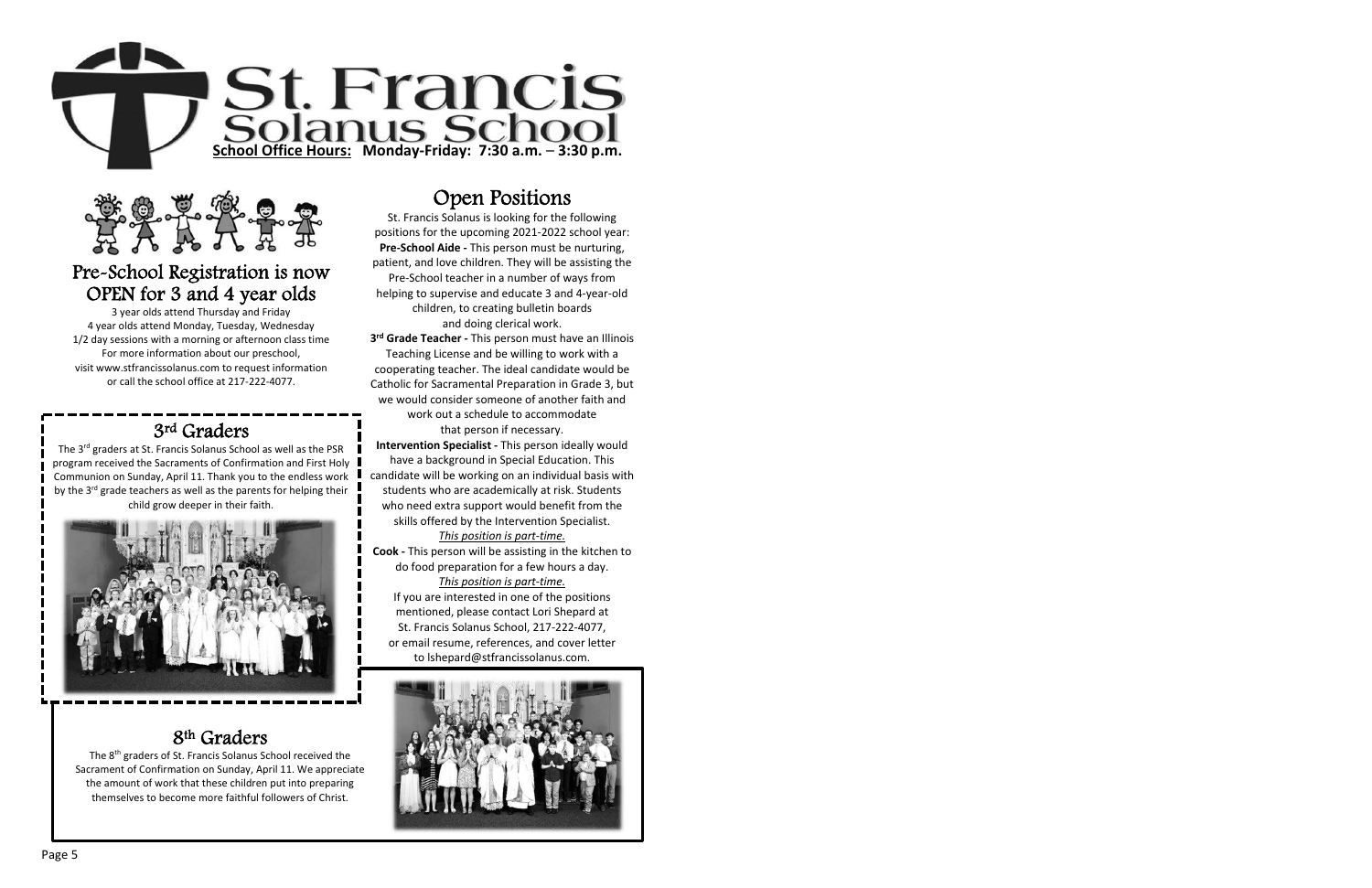| <b>May</b><br>$8 - 9$                                                                                                                                                                                                         | <b>Altar Servers -</b><br>Weekend                                                               | <b>Communion Ministers</b>                                                                                                                                                         | <b>Ushers</b>                                                                                                                                             | Reader                                                         | <b>Greeters</b>                                                                                                                                             |  |
|-------------------------------------------------------------------------------------------------------------------------------------------------------------------------------------------------------------------------------|-------------------------------------------------------------------------------------------------|------------------------------------------------------------------------------------------------------------------------------------------------------------------------------------|-----------------------------------------------------------------------------------------------------------------------------------------------------------|----------------------------------------------------------------|-------------------------------------------------------------------------------------------------------------------------------------------------------------|--|
| Saturday<br>4:30 p.m.                                                                                                                                                                                                         | James Bickhaus<br>David Bickhaus                                                                | Theresa Rohrer<br><b>Maureen Makarewicz</b>                                                                                                                                        | <b>Michael Bickhaus</b><br><b>Russell Rohrer</b><br>Mary Ann Thomas<br>Philip Kemner<br>Paul Kemner<br>Michael Eling                                      | Jim Waterkotte                                                 | Kristine Bickhaus                                                                                                                                           |  |
| Sunday<br>7:00 a.m.                                                                                                                                                                                                           | Two needed please                                                                               | Kay Gallaher<br>Auris McGee<br><b>Steve Peters</b>                                                                                                                                 | Joyce Frericks<br>Kevin Frericks<br>Joe Venvertloh<br>Roger Gallaher<br><b>Terry Obert</b><br>Perry Terwelp                                               | Jan Zeidler                                                    | Karen Venvertloh<br><b>Terry Niemann</b>                                                                                                                    |  |
| Sunday<br>9:00a.m.                                                                                                                                                                                                            | Erica Arnold<br>Spencer Arnold                                                                  | Linda Burke<br><b>Chris Duvall</b><br>Alice Arnold                                                                                                                                 | Jeannie Thomas<br><b>Troy Hummel</b><br>Mike Patterson<br>Diann Cole<br><b>Rob Frese</b><br>Melissa Arnold                                                | Keith Wiemelt                                                  | <b>Prudy Patterson</b><br>Nancy Friye                                                                                                                       |  |
| Sunday<br>11:00 a.m.                                                                                                                                                                                                          | Jamie Steinkamp<br>Paul Steinkamp                                                               | <b>Russ Siebers</b><br>Michael Wand<br>Anne Meyer                                                                                                                                  | James Doellman<br>Mike Holbrook<br>Dale Peters<br>Mike Fessler<br>Don Olps<br>Joseph Obert                                                                | Amanda Garnett                                                 | Brenda Wand                                                                                                                                                 |  |
| <b>Saturday Morning</b><br>Alyssa Cole & Amelia Koetters<br>Saturday, May 8 8:00 a.m.<br><b>Mass Server</b>                                                                                                                   |                                                                                                 |                                                                                                                                                                                    |                                                                                                                                                           |                                                                |                                                                                                                                                             |  |
| <b>HOME</b>                                                                                                                                                                                                                   | <b>MIKE LANSING</b><br>217-224-3296<br><b>MOLD TESTING</b><br>Certified Environmental Inspector | ericks <sup>.</sup><br>Teleflora<br>gardens<br><b>FLORISTS &amp; GIFTS</b><br>223-1403                                                                                             | <b>DING</b><br>CEN<br>BUIL<br>2000 N. 12th Street<br><b>Quincy, IL 62301</b>                                                                              | $\mathcal{U}$                                                  | <b>MIDWEST INSURANCE SERVICES</b><br>of Quincy, Inc.<br>MICHAEL S. DISSELER<br>insuringquincy.com<br>217-653-7213<br>Auto . Home . Business . Health . Life |  |
|                                                                                                                                                                                                                               |                                                                                                 | <b>TV Mass for Shut-ins</b><br>The Fourth Degree, Knights of Columbus<br>broadcasts Mass for the Shut-ins<br>every Sunday at 10:30 a.m. on Channel ABC<br>(Basic Cable Channel 3). | 217-223-3791<br>woodmartbuildingcenter.com<br>Your Project Partner!                                                                                       |                                                                | 600 Jersey St., Quincy<br>217-222-1122<br>Rob Gengenbacher                                                                                                  |  |
| If you know of someone who would benefit from a<br>missal with Sunday and Daily Liturgies,<br>CONTACT Terry Obert and we will send a<br>Pray Together Missal FREE OF CHARGE.<br>Terry Obert, Faithful Navigator, 217-257-3161 |                                                                                                 |                                                                                                                                                                                    |                                                                                                                                                           | <b>MS</b> Communications<br>Marcia Steinkamp<br>Nick Steinkamp |                                                                                                                                                             |  |
| <i><b>MIDAS</b></i>                                                                                                                                                                                                           |                                                                                                 | <b>Walter Scott Reed</b>                                                                                                                                                           |                                                                                                                                                           |                                                                | <b>Business Telephone &amp;</b><br><b>Internet Consultants</b>                                                                                              |  |
| 312 North 33rd Street<br>Quincy, Illinois 62301                                                                                                                                                                               |                                                                                                 | 217-223-7022<br>Fax 217-223-0859<br>Pager 217-221-2312<br>A FRANCHISEE OF MIDAS INTERNATIONAL CORPORATION                                                                          |                                                                                                                                                           |                                                                | Phone: 217-224-8840<br>www.ms-comm.com                                                                                                                      |  |
| <b>Colletta Middendorf</b><br><b>Mary Althoff</b><br><b>Irene Freiburg</b><br><b>Mary Futterer</b><br><b>Wilhelmina Kottendorf</b>                                                                                            | Our twelve Angels                                                                               | <b>Mary Wavering</b><br>Josephina Bohne<br><b>Bernadina "Birdie" Freund</b><br><b>Mary Hickey</b><br><b>Cecelia VonderHaar</b>                                                     | 12 Little Angels<br>Collection<br>A Tuition Assistance Fund<br><i>in honor</i><br>of the twelve little girls<br>who died<br>from the school fire of 1899. |                                                                | Artwork by<br><b>Delaney Beard</b>                                                                                                                          |  |
| <b>Olivia Timpe</b>                                                                                                                                                                                                           |                                                                                                 | <b>Margareth Werner</b>                                                                                                                                                            | <b>Every Donation Makes a Difference!</b>                                                                                                                 |                                                                |                                                                                                                                                             |  |

**Sunday Missal Service • 1012 Vermont St. • Quincy, IL • 222-4030 • justin@sundaymissal.com • www.sundaymissal.com**